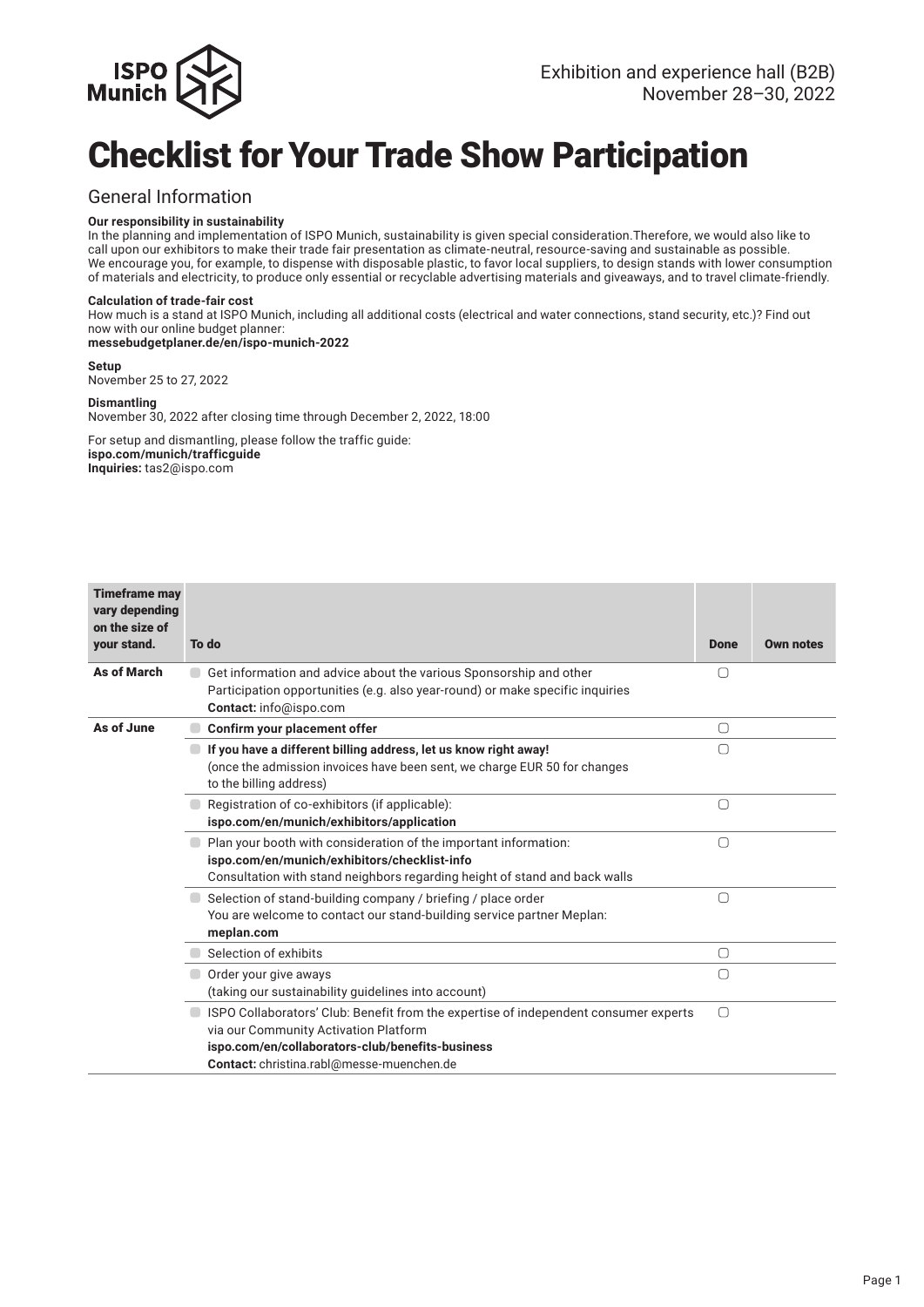

## Checklist for Your Trade Show Participation

| <b>Timeframe may</b><br>vary depending<br>on the size of | To do                                                                                                                                                                                                                                                                                                                                                                                                                                                                                                                                                                                                                                                                                    | <b>Done</b> | <b>Own notes</b> |
|----------------------------------------------------------|------------------------------------------------------------------------------------------------------------------------------------------------------------------------------------------------------------------------------------------------------------------------------------------------------------------------------------------------------------------------------------------------------------------------------------------------------------------------------------------------------------------------------------------------------------------------------------------------------------------------------------------------------------------------------------------|-------------|------------------|
| your stand.                                              |                                                                                                                                                                                                                                                                                                                                                                                                                                                                                                                                                                                                                                                                                          |             |                  |
| As of July                                               | Invitation Management Tool<br>ispo.com/en/connect<br>Invite your customers                                                                                                                                                                                                                                                                                                                                                                                                                                                                                                                                                                                                               | O           |                  |
|                                                          | Book ISPO Munich media entries (app, online catalog, official planner):<br>ispo-media.com<br>Deadline: September 9, 2022<br>Inquiries: info@ispo-mediaservices.com                                                                                                                                                                                                                                                                                                                                                                                                                                                                                                                       | O           |                  |
|                                                          | Order Scan2Lead scanners in the Exhibitor Shop for recording visitor data:<br>ispo.com/en/munich/exhibitors/exhibitor-services<br>Inquiries: contact@scan2lead.com or +49 89 444433111                                                                                                                                                                                                                                                                                                                                                                                                                                                                                                   | $\bigcirc$  |                  |
|                                                          | O Organize transportation and storage options in the Exhibitor Shop:<br>ispo.com/en/munich/exhibitors/exhibitor-services<br>Contact: Schenker Deutschland AG (+49 89 949-24300)<br>or Kühne + Nagel (+49 89 949-24400)                                                                                                                                                                                                                                                                                                                                                                                                                                                                   | $\Box$      |                  |
|                                                          | ■ Plan your logistics using the traffic guide<br>(deposit, open gates, parking spaces available, etc.):<br>ispo.com/munich/trafficguide<br>Inquiries: VS@messe-muenchen.de                                                                                                                                                                                                                                                                                                                                                                                                                                                                                                               | $\bigcirc$  |                  |
|                                                          | Order parking permits in the Exhibitor Shop (also possible on site):<br>ispo.com/en/munich/exhibitors/exhibitor-services                                                                                                                                                                                                                                                                                                                                                                                                                                                                                                                                                                 | $\bigcirc$  |                  |
|                                                          | Actively use the free ISPO Munich 2022 seal<br>(in mailings, e-mail boilerplate, advertisements):<br>ispo.com/munich/seal                                                                                                                                                                                                                                                                                                                                                                                                                                                                                                                                                                | $\bigcirc$  |                  |
|                                                          | Organize catering for stand staff and customers<br>$\blacksquare$<br>You are welcome to contact our catering service partners:<br>ispo.com/en/munich/exhibitors/exhibitor-services                                                                                                                                                                                                                                                                                                                                                                                                                                                                                                       | $\bigcirc$  |                  |
|                                                          | Payment of admission invoice (due upon receipt)                                                                                                                                                                                                                                                                                                                                                                                                                                                                                                                                                                                                                                          | 0           |                  |
|                                                          | Personnel planning / create duty schedule / book external staff or hostesses (if required):<br>ispo.com/en/munich/exhibitors/exhibitor-services                                                                                                                                                                                                                                                                                                                                                                                                                                                                                                                                          | $\bigcap$   |                  |
|                                                          | Reserve meeting and conference rooms in the Exhibitor Shop:<br>ispo.com/en/munich/exhibitors/exhibitor-services<br>Inquiries: conferenceroomservices@messe-muenchen.de                                                                                                                                                                                                                                                                                                                                                                                                                                                                                                                   | $\Box$      |                  |
|                                                          | Personalize and, if required, order additional exhibitor passes in the<br>ticket shop (note: these will be activated only after payment of admission invoice)<br>Inquiries: registration@messe-muenchen.de or call +49 89 949-11388                                                                                                                                                                                                                                                                                                                                                                                                                                                      | 0           |                  |
| August/<br><b>September</b>                              | Book on site advertising space in the Exhibitor Shop under menu item<br>۰<br>"Advertising and sponsoring at the fair":<br>ispo.com/en/munich/exhibitors/exhibitor-services<br>Deadline: October 4, 2022<br>Inquiries: mediasales.ispo@messe-muenchen.de                                                                                                                                                                                                                                                                                                                                                                                                                                  | 0           |                  |
|                                                          | Order technical services in the Exhibitor Shop:<br>ispo.com/en/munich/exhibitorshop/technical-services<br>Deadline: October 10, 2022<br>Technical queries: tas2@ispo.com<br>If you have problems accessing the shop: exhibitorshop@messe-muenchen.de<br>or call +49 89 949-11388<br>Among other things, the following technical services can be ordered in the Exhibitor Shop:<br>- Electrical installations<br>- Stand security service (highly<br>- Water / sanitary installations<br>recommended!)<br>- Supensions / trussels / lighting<br>- Stand cleaning<br>- Telecommunications / WiFi<br>- Insurance<br>- Compressed air<br>- Working platforms<br>- Cranes / lifting equipment | □           |                  |